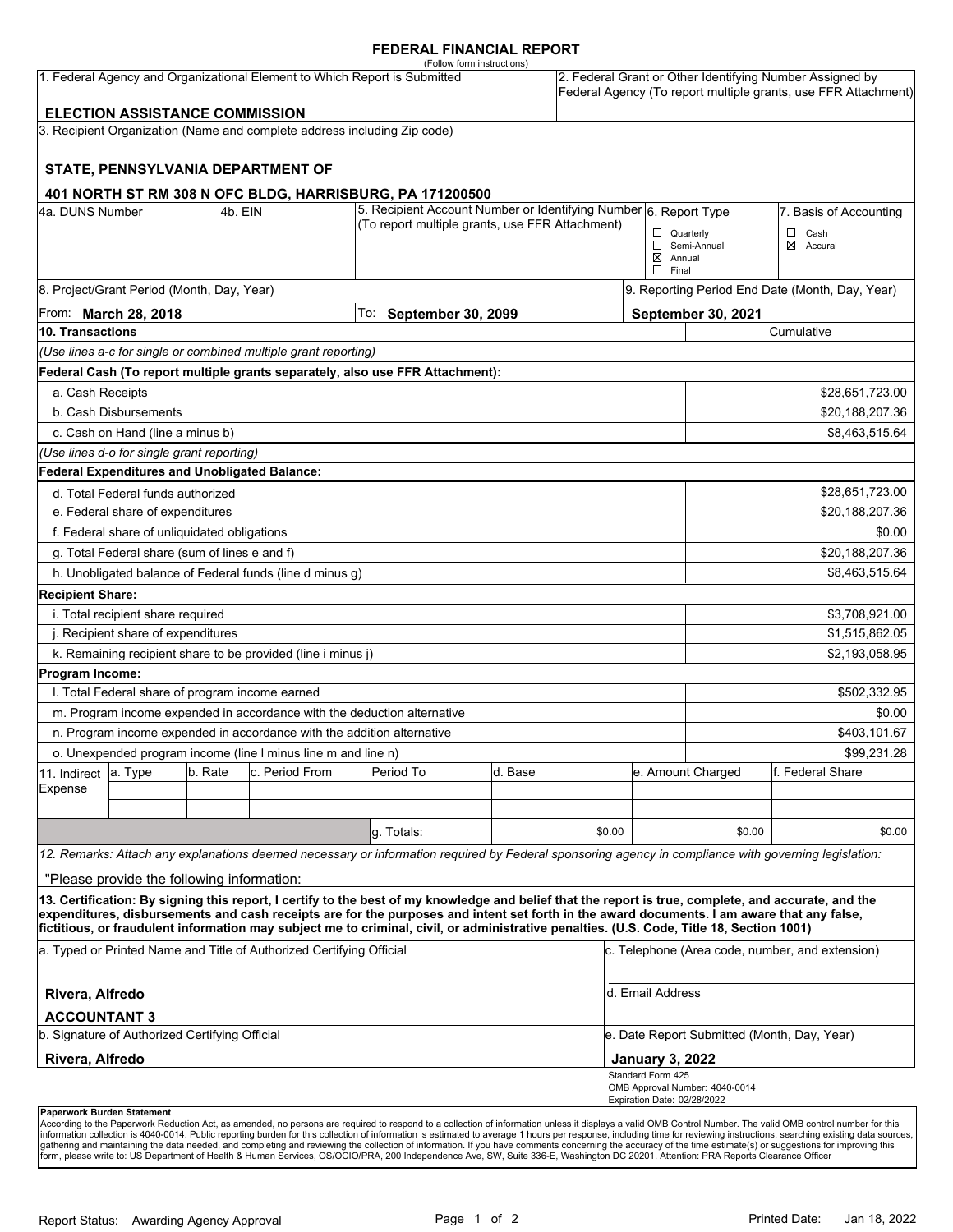#### **FEDERAL FINANCIAL REPORT**  (Additional Page)

| Federal Agency & Organization     | (Auditionial Faye)<br>ELECTION ASSISTANCE COMMISSION                                                                                                                                                                                         |
|-----------------------------------|----------------------------------------------------------------------------------------------------------------------------------------------------------------------------------------------------------------------------------------------|
|                                   |                                                                                                                                                                                                                                              |
|                                   |                                                                                                                                                                                                                                              |
| <b>Federal Grant ID</b>           |                                                                                                                                                                                                                                              |
| Recipient Organization            |                                                                                                                                                                                                                                              |
|                                   |                                                                                                                                                                                                                                              |
| <b>DUNS Number</b>                |                                                                                                                                                                                                                                              |
| <b>DUNS Status when Certified</b> | September 30, 2021                                                                                                                                                                                                                           |
| EIN                               |                                                                                                                                                                                                                                              |
| Reporting Period End Date         | Awarding Agency Approval                                                                                                                                                                                                                     |
| <b>Status</b>                     | "Please provide the following information:                                                                                                                                                                                                   |
| <b>Remarks</b>                    |                                                                                                                                                                                                                                              |
|                                   | State interest earned (current fiscal year): \$0<br>State interest expended (current fiscal year): \$0<br>Program income earned (current fiscal year): \$0<br>Program income earned breakdown (current fiscal year): \$ Source: e.g. Sale of |
|                                   | registration list<br>Program income expended (current fiscal year): \$0                                                                                                                                                                      |

**Federal Agency Review** 

Reviewer Name Phone # Email Review Date Review Comments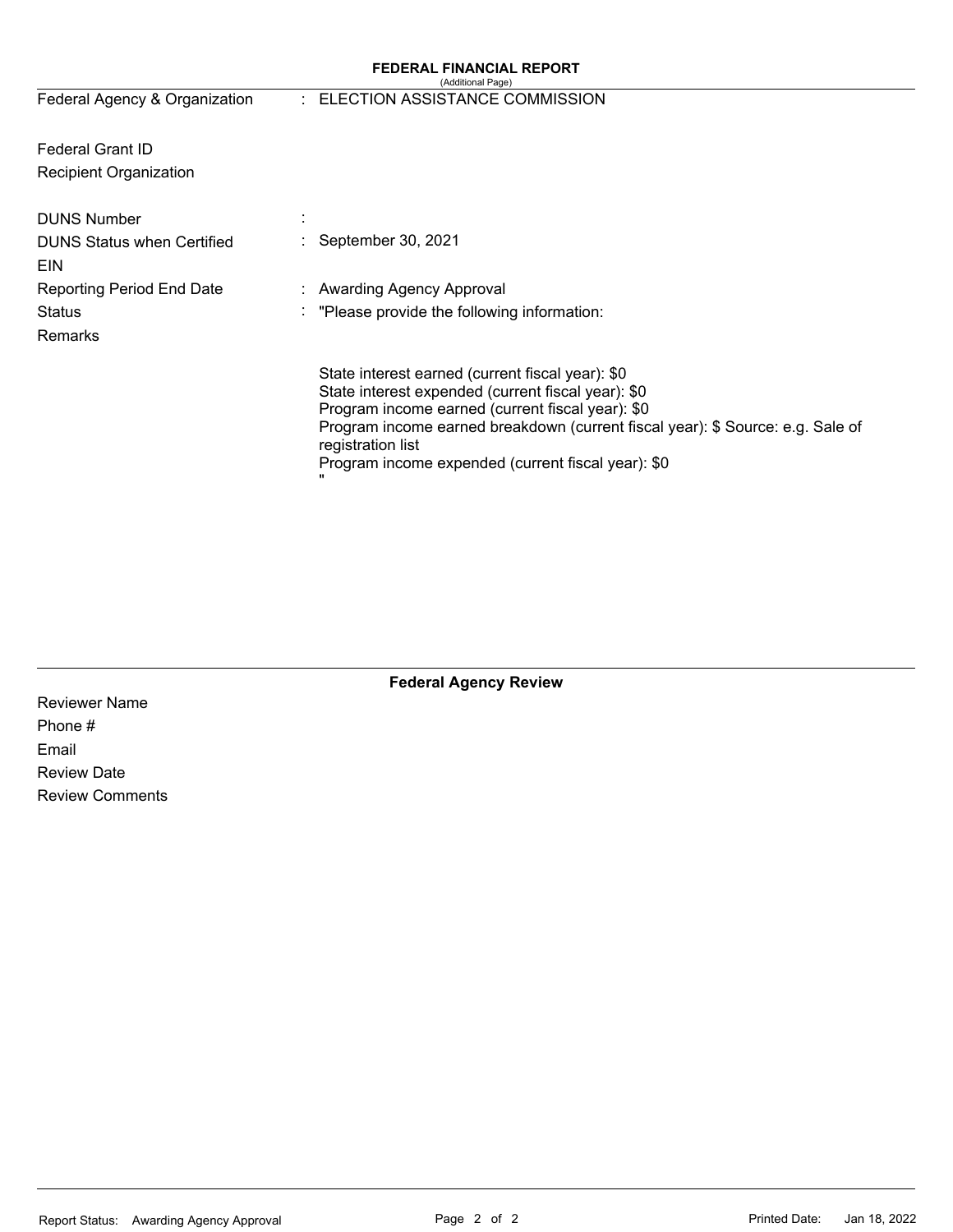# 2021-2022 EAC Progress Report

## 3. EAC Progress Report

#### **1. State or Territory:**

Pennsylvania

#### **2. Grant Number:**

#### **3. Report:**

Annual (Oct 1 - Sept 30)

#### **4. Grant:**

Election Security

#### **5. Reporting Period Start Date**

10/01/2020

### **6. Reporting Period End Date**

09/30/2021

## 4. Progress and Narrative

7. Describe in detail what happened during this reporting period and explain how you implemented the approved grant activities in accordance with your State Plan/Program Narrative. (*Note: Your activities should align with your Grant Cost Categories Table.)*

During this rating period, the PA Department of State used Election Security funds for the following:

- • RLA software (Arlo) Hosting and Support: The department utilized grant funds during this period to host and support Risk Limiting Audit (RLA) software to facilitate statewide post-election risk limiting audit pilots.
- Initial Licensure Fees for the new SURE IT System development: The department utilized grant funds during this period to fund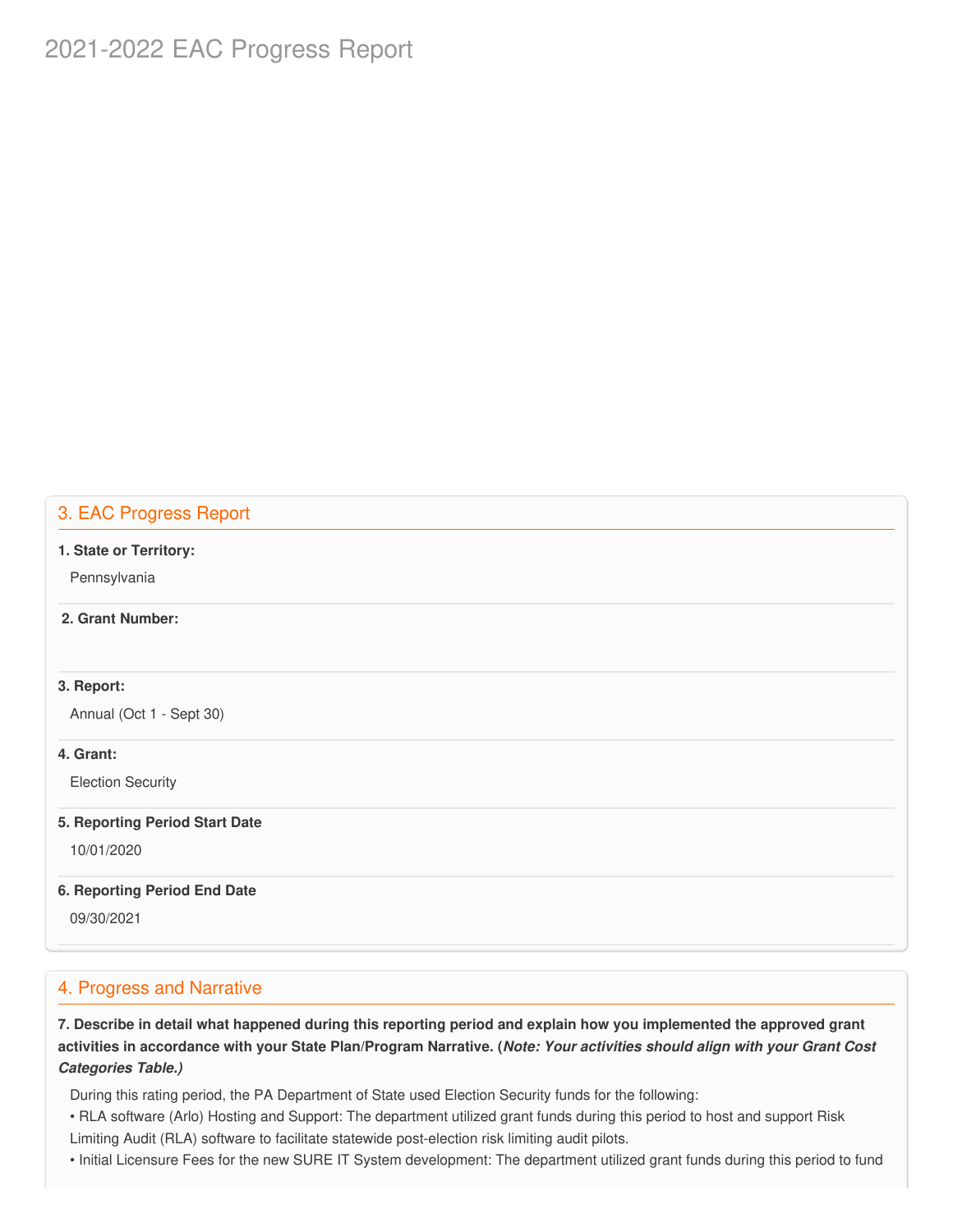the initial licensing fees for the department's replacement of its aging statewide voter registration database (SURE). Customization development for the new statewide voter registration database will occur throughout 2021 and early 2022, and the new system will be deployed in 2023.

 • Albert Sensors for county election offices: The department utilized grant funds during this period to support its ongoing initiative to provide network sensors and monitoring to all 67 counties in the Commonwealth to aid them in securing their own networks and identifying potentially harmful traffic.

 • Necessary changes to the Statewide Uniform Registry of Electors (SURE) system: The department utilized grant funds to make necessary changes to the statewide voter registration database and the department's election management system to support Act 77 election reforms primarily related to vote by mail, including the following:

 -Changes to help counties better manage absentee and mail-in balloting workflow and to manage voters who signed up for the new "permanent" absentee or mail-in voter lists.

 -Changes to support counties' efforts to utilize mail sorting and ballot envelope scanning equipment to efficiently record returned mail ballots.

 - Changes to the online absentee and mail-in ballot request application to accommodate statutory and administrative changes to mail voting.

 -Necessary poll book changes to accommodate Election Code amendments that occurred during 2020 related to tracking voters who requested and returned a mail ballot.

-Election Night Returns changes to disseminate votes cast at the polls, by mail and by provisional ballot.

 - Increased technical support to support recent Act 77 changes and to respond to the demands on SURE created by the exponential increase in mail ballot requests.

 • Scales for county election offices: The department utilized grant funds to provide scales to counties to support the post-election ballot polling risk limiting audits conducted throughout the Commonwealth.

 • County Block Grants for county reimbursements: The department utilized grant funds during this period to provide block grants to counties to reimburse them for allowable expenditures. County Election offices used funds for permissible expenditures related to the 2020 election for increased personnel, equipment, and/or other approved expenditures related to Act 77 and expansion of vote by mail and related election administration needs; ransomware protections, DDOS protections, and other cybersecurity measures; increased security of voting systems and ballots; and/or increased expenditures to support vote by mail and other voter services.

 • Omniballot is a universal, accessible balloting platform for state and local governments. OmniBallot Online is an electronic, fully accessible vote-by-mail, absentee, UOCAVA and sample ballot solution. DOS is currently using OnmiBallot to expand mail-in ballot and absentee ballot options to ensure that voters with disabilities are able to participate.

8. Describe any significant changes to your program during the project, including changes to your original State  **Plan/Program Narrative or favorable developments that improved program efficiency and/or service delivery.**

N/A

#### **9. Issues Encountered:**

Describe all major issues that arose during the implementation of the project and the reasons why established goals were not met, if applicable. Address each issue separately and describe whether and how the issues were resolved. Also,  **briefly discuss the implications of any unresolved issues or concerns.**

 The Department is not encountering any issues at this time, however, we still have not achieved 100% participation with the Albert Sensor initiatives. Some counties have chosen to not join into this initiative. The Department used grant funding to cover this program through October 2022. Counties will need to cover future costs associated with the initiative after that date. As of 12/22/21, 46 out of 67 counties (69%) are participating.

#### **10. Provide a description of any training conducted, including security training.**

 The Department provided training in the form of a tabletop exercise and ongoing phishing for county election officials, however, grant dollars were not used for this initiative.

**11. Subgrants:**

 **Did your office provide subawards to local jurisdictions during this reporting period?**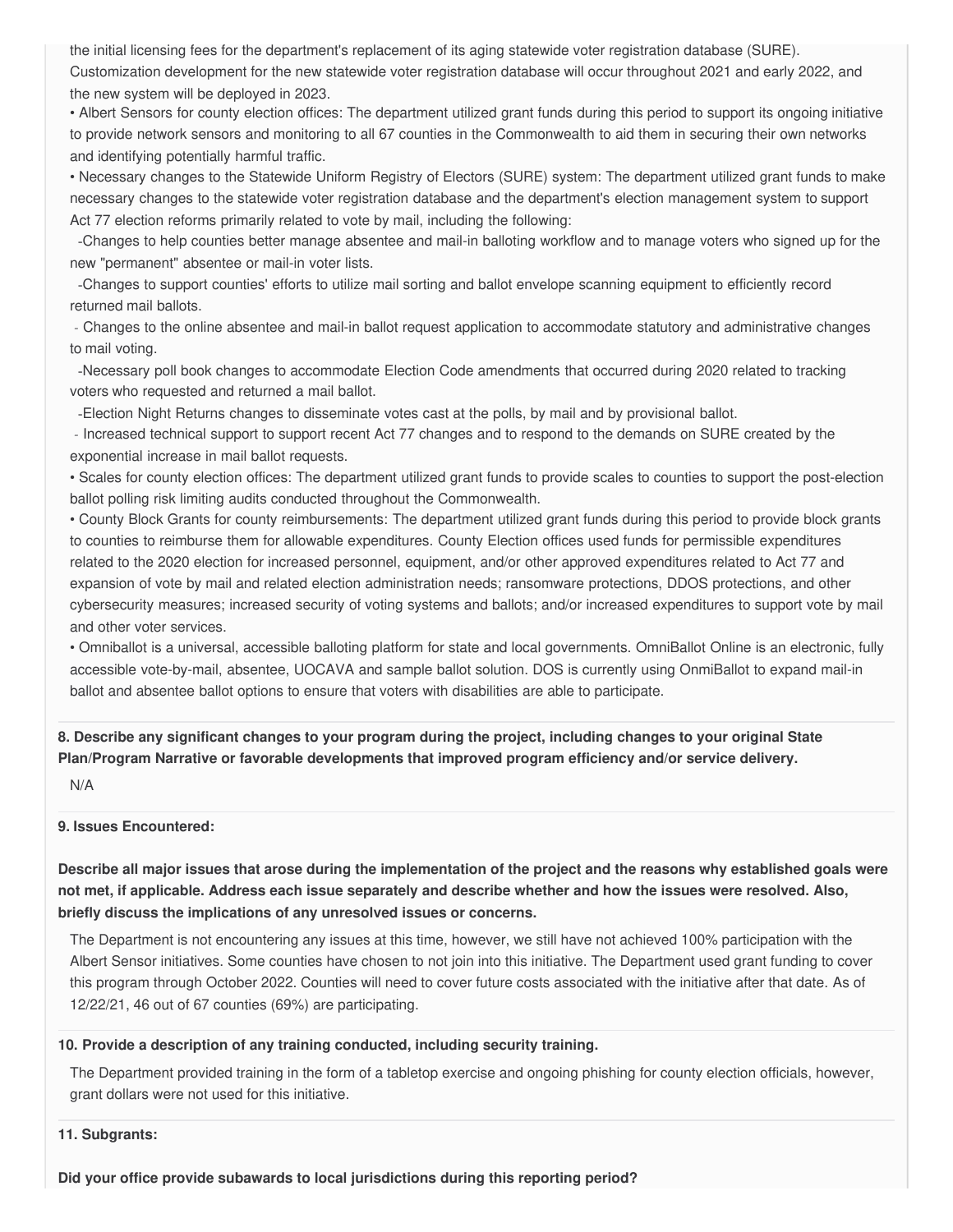#### **12. Describe the activities carried out by your subgrantees during the reporting period.**

 The original 2018 Election Security Grant provided the entire grant award, \$13,476,156, to county election offices for the purpose of replacing aging voting machines. The funds were distributed as reimbursements for expenditures made on voting equipment that complied with the Department's voting system directives. The grant amounts were awarded proportionately based on numbers of registered voters officially certified by the counties to the Department at the close of of registration on April 17, 2018. All grant funds and the state match dollars were allocated prior to this reporting period.

 Of the 2020 Election Security grant, \$7 million in sub-grants awards will be provided to counties with the award amount calculated using voter registration numbers in each county as of April 13, 2020, with a minimum grant award totaling \$3,750. County Election offices can use funds for permissible expenditures preferably related to the 2020 election for increased personnel, equipment, and/or other approved expenditures related to Act 77 and expansion of the provision and administration of election services; ransomware, DDOS protections, and other cybersecurity measures; increased security of voting systems and ballots; and/or increased expenditures to expand and support vote by mail and other voter services. As of September 30, 2021, \$[2,020,585.51](https://2,020,585.51) has been provided to counties, of which \$[1,886,259.46](https://1,886,259.46) was granted during this annual report period, for reimbursement of eligible expenditures.

#### **Provide a breakdown of aggregate subawards expenditures across major categories.**

 Voting Equipment : [\\$199,479.95](https://199,479.95) Election Auditing : \$0.00 Voter Registration Systems : \$0.00 Security : \$[10,160.00](https://10,160.00) Communications : [\\$375,981.97](https://375,981.97) Other (Voter Reg. Security Equipment) : \$[821,209.49](https://821,209.49) Other (Specify above) : [\\$425,475.06](https://425,475.06) Other (Specify above) : [\\$53,952.99](https://53,952.99) Total : [\\$1886259.46](https://1886259.46)

#### **13. Match:**

#### **Describe how you are meeting or have met the matching requirement.**

 Pennsylvania's total state match totals \$3,708,921, of which [\\$1,515,862.05](https://1,515,862.05) has been expended ([\\$842,054.00](https://842,054.00) during this reporting period). The current state match spend is the commonwealth's 5% match requirement for the 2018 Election Security grant used to reimburse counties for new voting equipment. The remainder of the state match will come from the commonwealth's initiative to upgrade the Statewide Uniform Registry of Electors (SURE) system. This contract started on January 4, 2021. From the contract start through June 2023, the commonwealth will invest more than \$4 million in state funding towards this initiative meeting the requirements of the match.

### 14. Report on the number and type of articles of voting equipment obtained with the funds. Include the amount expended  **on the expenditure table.**

 County sub-grant awards allows for the purchase of pieces of voting equipment. Over the reporting period, counties purchased items such as file servers, ballot scanners, ballot printers, flash memory cards, letter openers, iPad poll packages, paper folder/inserter machines, thumb drives, and copiers.

## 5. Expenditures

 **15. Current Period Amount Expended and Unliquidated Obligations**